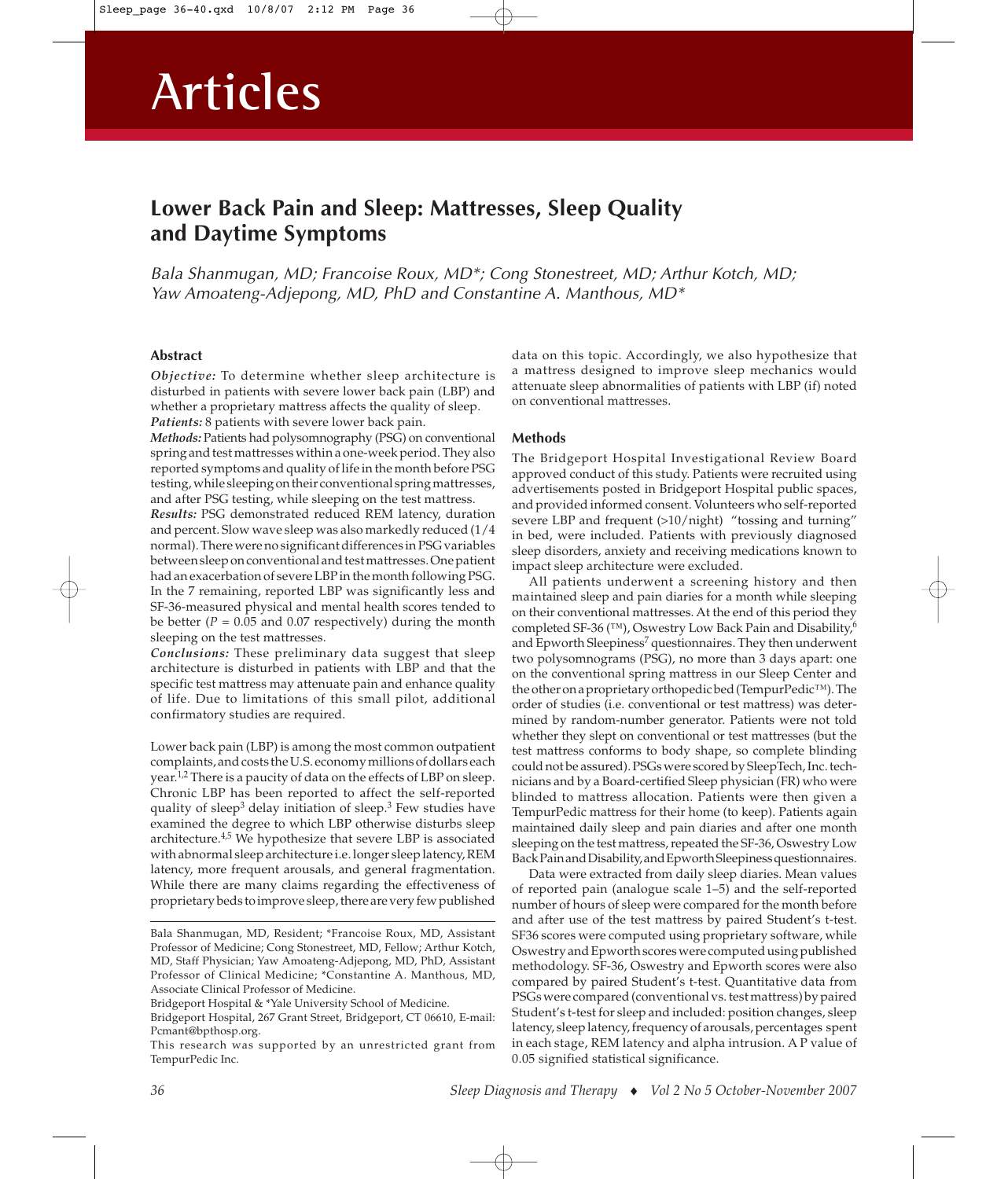**Table 1. Polysomnographic Data (mean**±**SE) of Eight Patients with Severe LBP Sleeping on Conventional Spring and Test (TempurPedic™)Mattresses**

| Spring Mattress PSG | TempurPedic™ PSG | P Value |
|---------------------|------------------|---------|
| $13.5 \pm 5.0$      | $12.9 \pm 3.7$   | 0.92    |
| $161.3 \pm 42.6$    | $138.6 \pm 30.3$ | 0.38    |
| $9.8 \pm 2.5$       | $12.1 \pm 3.3$   | 0.26    |
| $14.5 \pm 2.4$      | $12.2 \pm 1.7$   | 0.10    |
| $56.5 \pm 2.8$      | $53.3 \pm 4.1$   | 0.32    |
| $5.0 \pm 2.2$       | $5.1 \pm 2.5$    | 0.91    |
| $82.7 \pm 4.0$      | $80.5 \pm 5.6$   | 0.63    |
| $14.2 \pm 4.0$      | $17.3 \pm 5.5$   | 0.51    |
| $3.9 \pm 2.2$       | $22.5 \pm 9.9$   | 0.10    |
|                     |                  | NS      |
|                     |                  |         |

## **Results**

Eight patients, 4 men and 4 women, ranging in age from 25 to 63 and with a mean age of 40 years were studied. Another patient experienced a severe exacerbation of LBP in the month following PSG (while sleeping on the test mattress) and did not complete questionnaires. Five patients were noted to have previously unrecognized obstructive sleep apnea and 2 with periodic leg movements on one or both PSGs.

#### **Polysomnographic Features of Sleep with Severe LBP**

PSG hypnograms performed on conventional mattresses are shown in Figure 1 and quantitative data in Table 1. Compared to "normals," patients with severe LBP had markedly reduced REM sleep (10% compared to normal values of 23–28%) and slow wave sleep (5% compared to normal values of 20–25%). Alpha wave intrusion was present in 3 patients. Other sleep parameters were normal or close to normal limits (see Table 1). There were no significant differences in sleep parameters when sleeping on the test mattress (TempurPedic™ versus the conventional spring mattress used in our sleep laboratory.

#### **Quality of Life Data**

Patients reported less pain by conventional analogue and Oswestry back pain score when sleeping on the test mattress (Oswestry 32.3 vs. 40.8; P = 0.009, see Table 2). There was also an increased quality of life on the physical component of the SF36 (P =  $0.049$ ) and a strong trend (P =  $0.065$ ) toward improved mental health self-reporting while patients slept on the test mattress compared to their own conventional mattresses. Other parameters, including recorded hours of nightly sleep and Epworth sleepiness score were not significantly different.

#### **Discussion**

The principle findings of this pilot study are that sleep architecture of patients with severe LBPis qualitatively disturbed. The most striking abnormalities included reduced REM latency, duration and percent. Slow wave sleep was also markedly reduced (1/4 normal). Although this study is small and subject to Type 1 error, patients experienced significant improvements in quality of life indicators but no demonstrable improvements in polysomnogram-measured sleep parameters while sleeping on a test (in this case, TempurPedic™) mattress.

The relationship between pain and sleep is likely codependant. Pain promotes disruption of sleep<sup>3-5</sup> and abnormal sleep may promote greater pain, $\overline{\delta}$ <sup>-11</sup> and a "vicious cycle" may develop. Depression, a common manifestation or accompaniment of chronic pain, may further aggravate the cycle by reducing pain thresholds. 8,9 Poor sleep appears to induce hyperalgesia. 10,11 Restorative sleep would be expected to promote deceleration of the cycle. While these mechanisms may be theoretically plausible, evidence remains scant about interventions to interrupt the cycle sleep deprivation-related pain, which may be further exacerbated by depression/anxiety.12 This relationship of pain and sleep disorders has been best studied in patients with fibromyalgia. $13,14$  Reduced sleep spindles<sup>15</sup> and, $14$  and abnormal "alpha-delta" sleep $16-18$  have been reported. Greater alpha activity has also been noted in patients with juvenile<sup>19</sup> and adult<sup>20</sup> rheumatoid arthritis. Data from patients with pelvic pain demonstrates reduced REM and increases of both Stage 1 and slow wave sleep. $21$  Although reduced self-reported quality of sleep has been described by patients with LBP,<sup>3</sup> only one study commented on lower sigma power in PSG of patients with LBP.<sup>4</sup> Our patients demonstrated similar footprints of pain on PSGs, namely reduced REM and slow wave sleep typical in patients with other pain syndromes.

Despite numerous claims of various manufacturers, remarkably little is known about the effects of various mattresses on sleep in normals $22,23$  or patients with pain. The quality of conventional mattresses (soft vs. hard) did not have a predictable effect on self-reported sleep quality.<sup>23</sup> Patients with chronic LBP reported better sleep, less pain and better function after 28 days of sleep on adjustable airbeds.<sup>24</sup> Price and colleagues reported that an air mattress overlay was associated with longer and less interrupted sleep.<sup>25</sup> The use of specially designed overlay bedding was associated with reduced pain and better self-reported sleep in 19 patients with rheumatologic pain,<sup>25</sup> but PSGs were not performed. These studies did not prospectively randomize or blind patients or researchers.

Our study has several notable limitations. The study is very small so any observations should be generalized with great caution. The lack of normative PSG data (or a normal cohort) to perform statistical comparisons to our patients, limits our ability to assert other than general, qualitative effects of severe LBP on sleep architecture. Secondly, the relationship of pain and sleep is complex and coincident non-pain related sleep disorders (5 patients had obstructive apnea, periodic leg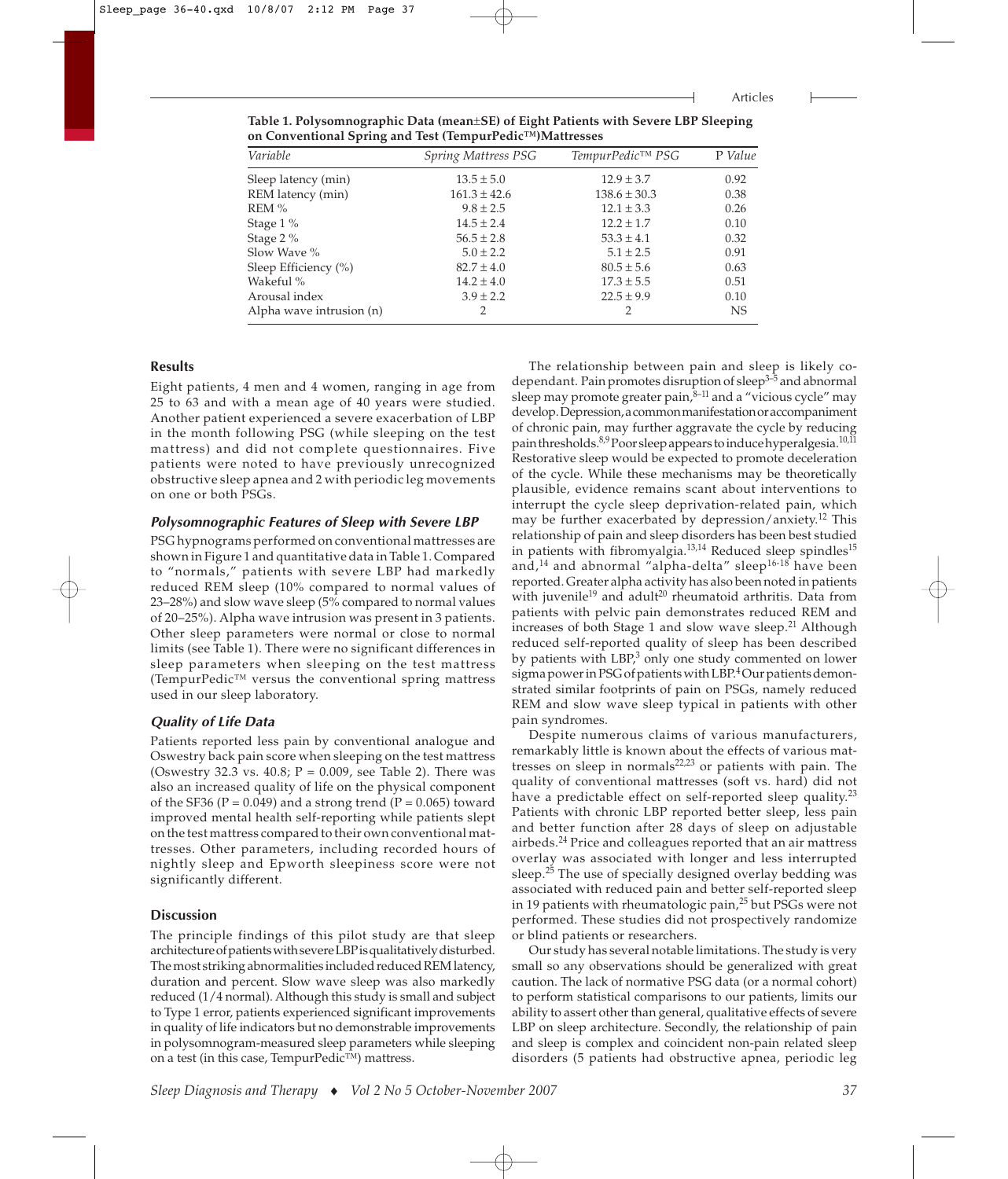$\overline{\phantom{a}}$ 



Fig. 1. Hypnograms of 8 subjects sleeping on conventional spring mattresses.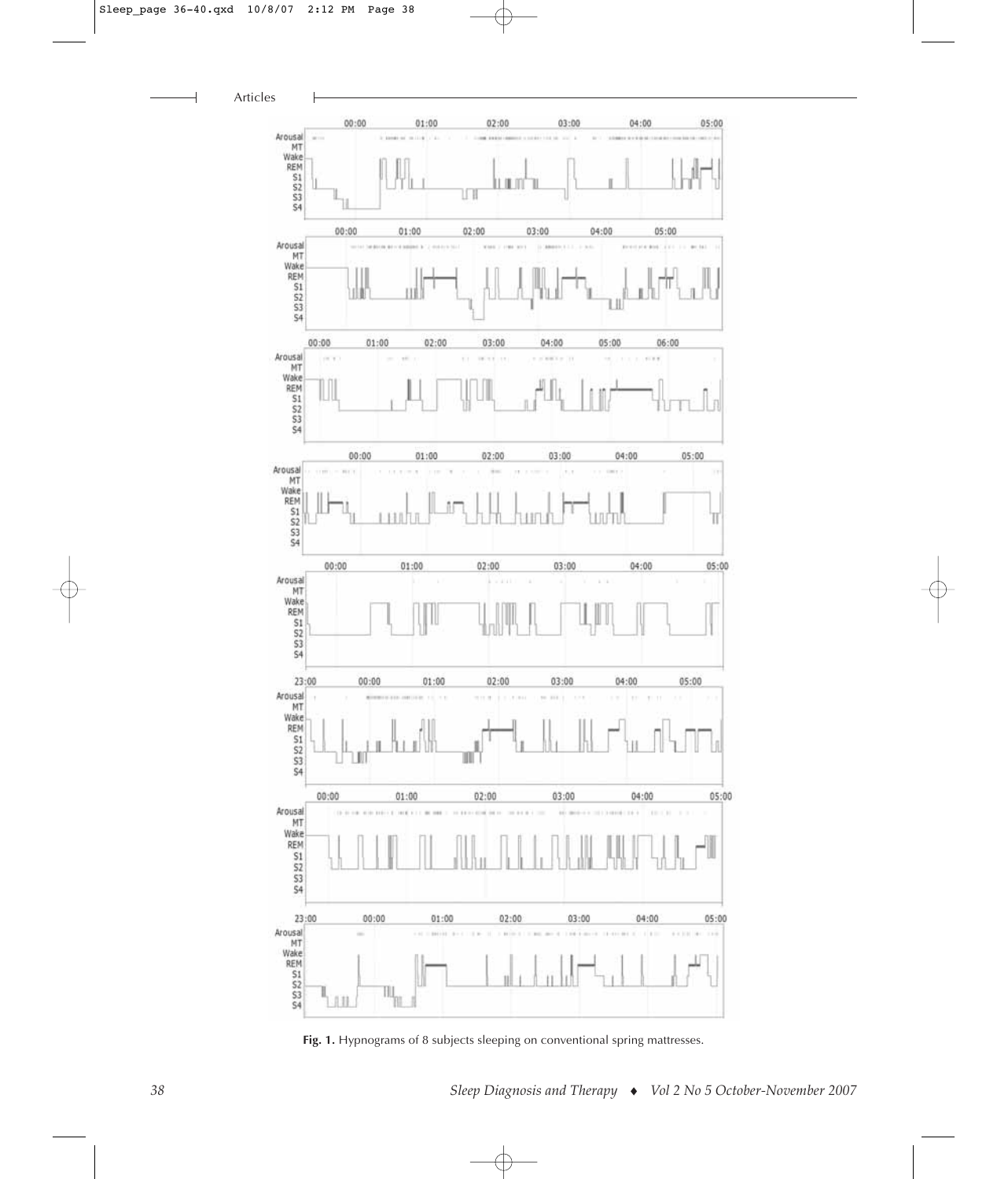Articles

| Table 2. Pain and Quality of Life of Patients |                       |                       |           |  |  |  |
|-----------------------------------------------|-----------------------|-----------------------|-----------|--|--|--|
|                                               | Conventional Mattress | TempurPedic™ Mattress | $P-value$ |  |  |  |
| Daytime analogue pain score $(0-5)$           | 3.0                   | 2.1                   | 0.08      |  |  |  |
| Hours of self-reported sleep                  | 6.5                   | 6.9                   | 0.22      |  |  |  |
| Oswestry back pain score (0-100)              | 40.8                  | 32.3                  | 0.009     |  |  |  |
| Epworth sleepiness scale $(0-24)$             | 7.6                   | 5.9                   | 0.28      |  |  |  |
| $SF-36$                                       |                       |                       |           |  |  |  |
| Physical component score (0-100)              | 39.1                  | 43.2                  | 0.05      |  |  |  |
| Mental health score (0–100)                   | 47.3                  | 54.0                  | 0.07      |  |  |  |

**Table 2. Pain and Quality of Life of Patients** 

|                          | SF-36 scores range from 0 to 100; 50 is the median with a standard deviation of 10. A higher score signifies a better state |  |  |
|--------------------------|-----------------------------------------------------------------------------------------------------------------------------|--|--|
| of self-reported health. |                                                                                                                             |  |  |

Bodily pain (0–100) 36.3 43.6 0.06 Role limitation – physical (0–100) 38.5 47.4 0.009 Physical function (0–100) 39.1 39.6 0.74 General health (0–100) 48.6 49.6 0.80 Vitality (0–100) **45.2** 53.3 0.03 Social function (0–100)  $\qquad \qquad 45.3 \qquad \qquad 51.4 \qquad \qquad 0.04$ Role limitation – emotional (0–100) 41.8 48.1 0.05 Mental health (0–100)  $45.8$  51.1 0.05

For the Epworth sleepiness scale and the Oswestry Back Pain scales higher scores signify greater symptoms.

movements or both) could have affected our observations and promoted, in some cases, LBP. Sleep-disordered breathing causes fragmentation of sleep irrespective of pain, and so the presence of obstructive apneas in so many patients could contribute to our false negative result. A very large cohort might be required to demonstrate PSG differences on conventional vs. test mattresses (if such a difference exists), unless those with co-existent, non-pain sleep disorders can be excluded. Thirdly, we cannot discount the placebo effect to explain the improvement in some variables. Patients could not be blinded entirely to the test mattress during PSG and since they received the mattress for their personal use at home, it is possible their hope that the mattress would help relieve their symptoms contributed to the observed effect. Another limitation is that while all patients slept on their own "conventional" spring mattress prior to PSG and sleeping on the test mattress, these findings do not necessarily imply that all conventional mattresses are inferior to the test mattress for patients with LBP. Perhaps most importantly, one patient who experienced a severe exacerbation of LBP during the study did not complete the second half. Accordingly, it is very likely that differences in quality of life variables between one month of sleep on conventional and test mattresses are overestimated. If we assume she'd have reported maximal values for LBP, sleep and QOL questionnaires, differences between groups are not significantly different. It should be noted however, that she did not attribute her exacerbation to the test mattress.

In conclusion, this preliminary study suggests that sleep architecture is abnormal in patients with severe LBP. Significant limitations prevent strong conclusions, but use of the specific test mattress used (TempurPedic™) was associated with improved daytime symptoms but no demonstrable objective changes in sleep architecture. Insofar as these results are consistent with previous results suggesting an association of pain and abnormal sleep, and LBP is epidemic in the U.S., further studies may be warranted to more rigorously examine the hypothesis that therapies aimed at enhancing sleep may attenuate symptoms in these patients.

#### **References**

- 1. VanTulder M, Koes B, Bombardier C. Low back pain. Best Pract Clin Rheumatol 2002; 16: 761– 75.
- Lee P. The economic impact of musculoskeletal disorders. Qual Life Res 1994; 3: S85–91.
- 3. Marin R, Cyhan T, Miklos W. Sleep disturbance in patients with lower back pain. Am J Phys Med Rehabil 2006; 85: 430–5.
- 4. Harman K, Pivik RT, D'Eon JL, Wilson KG, Swenson JR, Matsunaga L. Sleep in depressed and nondepressed participants with chronic low back pain: electroencephalographic and behavior findings. Sleep 2002; 25: 775–83.
- 5. Staedt J, Windt H, Hajak G, Stoppe G, Rudolph G, Ensink G, Hildebrandt J, Ruther E. Cluster arousal analysis in chronic pain-disturbed sleep. J Sleep Res 1993; 2: 134–7.
- Fairbank JC, Pynsent PB. The oswestry disability index. Spine 2000; 25: 2940–52.
- 7. Johns MW. Reliability and factor analysis of the epworth sleepiness scale. Sleep 1992; 15: 376–81.
- Bar KJ, Brehm S, Boettger MK, Boettger S, Wagner G, Sauer H. Pain perception in major depression depends on pain modality. Pain 2005; 117: 97–103.
- 9. Bezzi G, Pinelli P, Tosca P. Motor reactivity, pain threshold and effects of sleep deprivation in unipolar depressives. Psychiatr Clin (Basel) 1981; 14: 150–60.
- 10. May ME, Harvey MT, Valdovinos MG, Kline RH, Wiley RG, Kennedy CH. Nocioceptor and age specific effects of REM sleep deprivation induced hyperalgesia. Behav Brain Res 2005; 159: 89–94.
- 11. Onen SH, Alloui A, Gross A, Eschallier A, Dubray C. The effects of total sleep deprivation, selective sleep interruption and sleep recover on pain tolerance thresholds in healthy subjects. J Sleep Res 2001; 10: 35–42.
- 12. Barkin RL, Barkin S. The role of venlafaxine and duloxetine in the treatment of depression with decremental changes in somatic symptoms of pain, chronic pain, and the pharmocokinetics and clinical considerations of duloxetine pharmcotherapy. Am J Ther 2005; 12: 431–8.
- 13. Dauvilliers Y, Touchon J. Sleep in fibromyalgia: review of clinical and polysomnographic findings. Neurophysiol Clin 2001; 31: 18–33.
- 14. Harding SM. Sleep in fibromyalgia patients: subjective and objective findings. Am J Med Sci 1998; 315: 367–76.
- 15. Landis CA, Lentz MJ, Rothermel J, Buchwald D, Shaver JL. Decreased sleep spindles and spindle activity in midlife women with fibromyalgia. Sleep 2004; 27: 741–50.